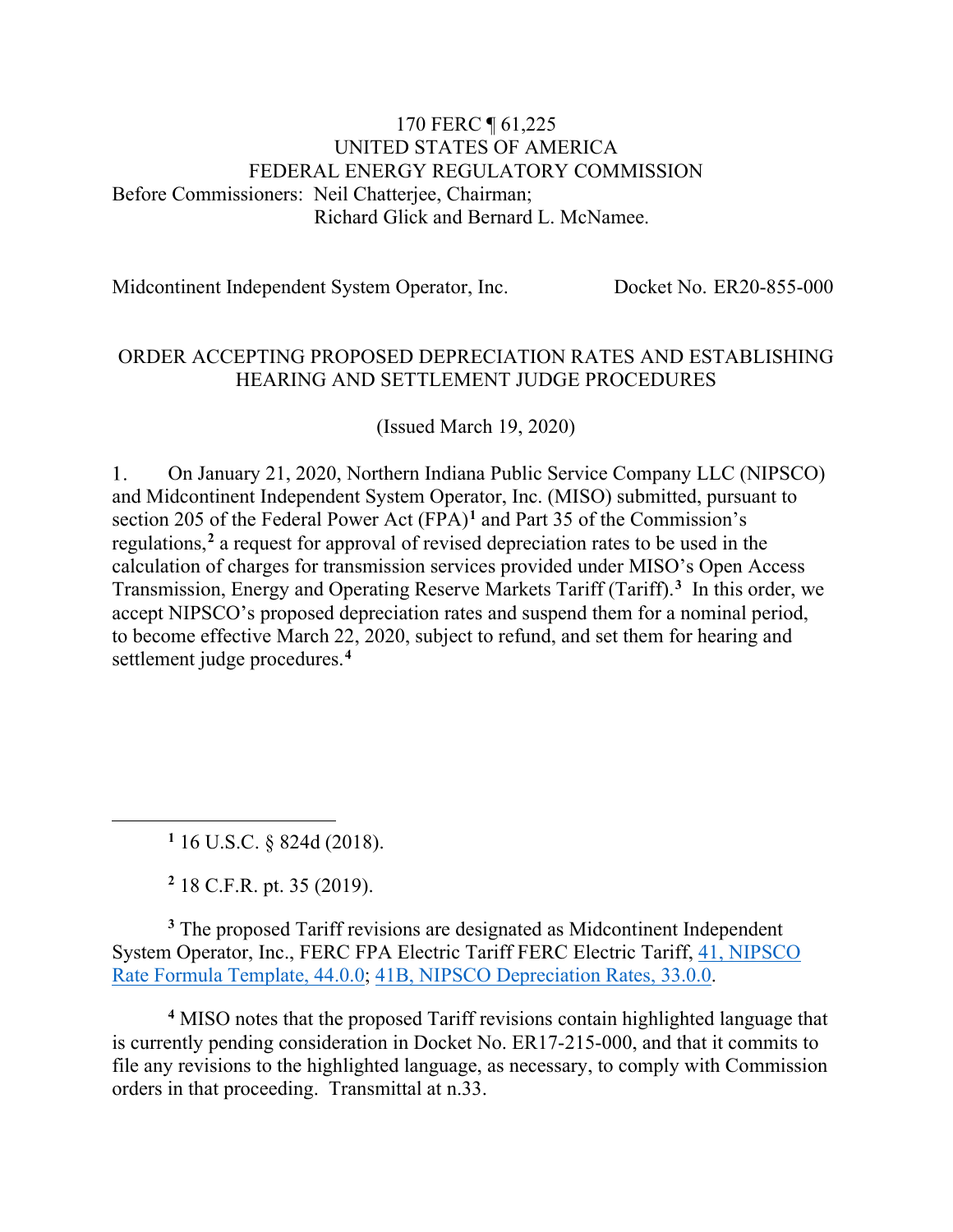### **I. Background**

 $2.$ NIPSCO is an Indiana corporation headquartered in Merrillville, Indiana and is a subsidiary of NiSource Inc. NIPSCO owns and operates approximately 2,825 megawatts of electric generating capacity and 2,802 miles of electric transmission lines serving approximately 473,000 electric customers across Northern Indiana. NIPSCO is an electric load-serving entity and a transmission-owning member of MISO and has transferred functional control of its transmission system to MISO.**[5](#page-1-0)**

NIPSCO states that its Attachment O under the Tariff contains NIPSCO's 3. forward-looking transmission rate formula pursuant to which NIPSCO recovers its annual revenue requirement and which establishes the charges for transmission service over its facilities. In the instant filing, NIPSCO proposes revised depreciation rates to be used in its formula rate.

### **II. Filing**

 $\overline{4}$ . NIPSCO states that it retained Gannett Fleming Valuation and Rate Consultants, LLC (Gannett Fleming) to study and develop the proposed depreciation rates. NIPSCO explains that the depreciation rates are based on the "straight line remaining life method" using the equal life group procedure. NIPSCO states that this method of depreciation aims to distribute the unrecovered cost of fixed capital assets over the estimated remaining useful life of each unit or group of assets. **[6](#page-1-1)**

NIPSCO explains that Gannett Fleming first estimated the service life and 5. net salvage characteristics for each depreciable group identified as having similar characteristics. Next, NIPSCO states that Gannett Fleming calculated the composite remaining lives and annual depreciation accrual rates based on these service lives and net salvage estimates. NIPSCO submits that the depreciation study satisfies the requirements of Order No. 618**[7](#page-1-2)** and that the proposed depreciation rates will allow NIPSCO to systematically and rationally allocate the cost of property to the periods during which the property is used in NIPSCO's operations.**[8](#page-1-3)**

<span id="page-1-1"></span>**<sup>6</sup>** *Id.* at 3.

<span id="page-1-2"></span>**<sup>7</sup>** *Depreciation Accounting*, Order No. 618, 92 FERC ¶ 61,078 (2000).

<span id="page-1-3"></span>**<sup>8</sup>** Transmittal at 3.

<span id="page-1-0"></span> $5$  *Id.* at 2.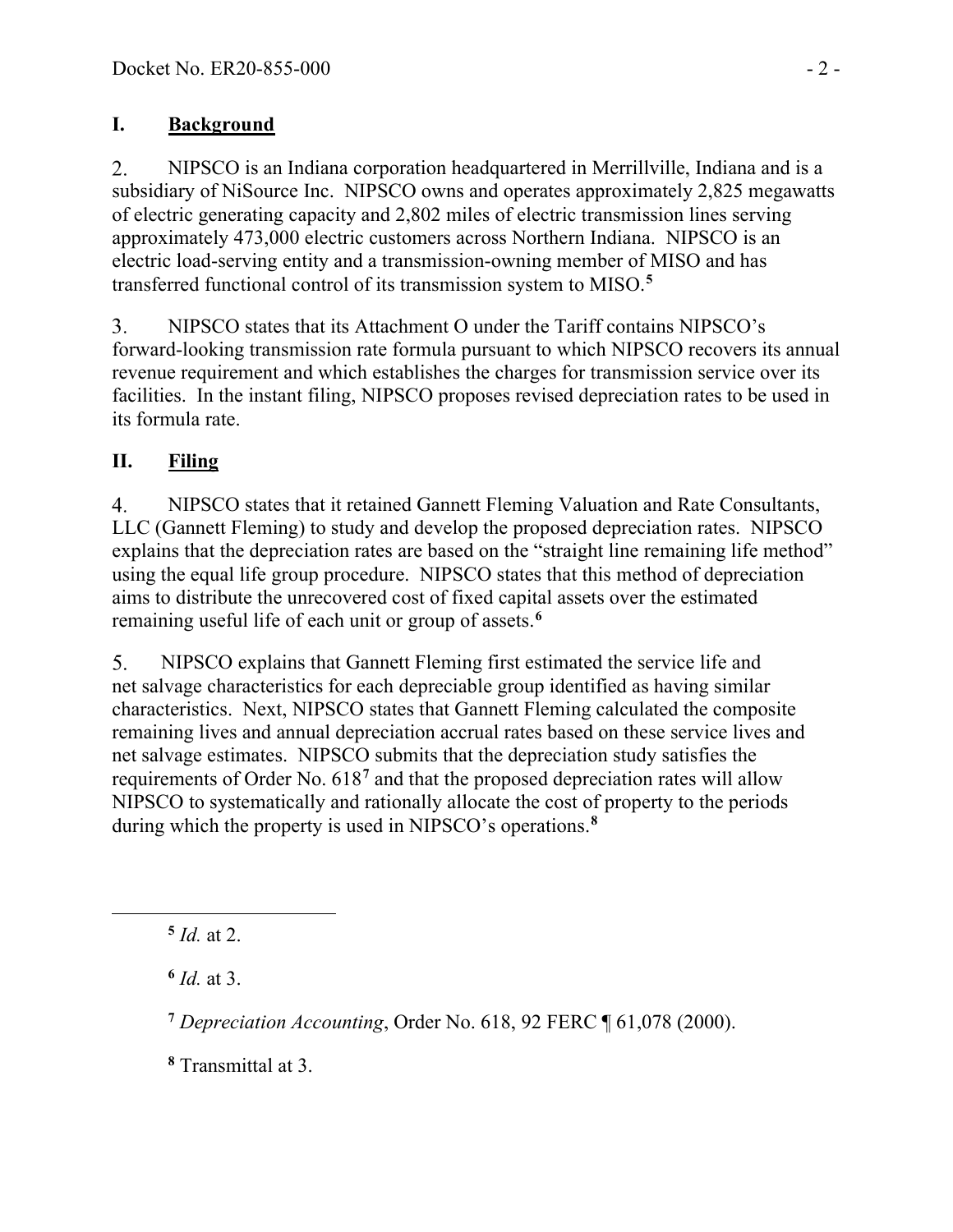6. NIPSCO states that the Commission explicitly determined in Order No. 618 that it would not require that a single depreciation method be used and instead committed to review utilities' depreciation practices on a case-by-case basis.**[9](#page-2-0)** NIPSCO asserts that the Commission should approve use of the equal life group procedure in the instant case, as the depreciation rates approved by the Illinois Utility Regulatory Commission (Illinois Commission) utilized the equal life group procedure.**[10](#page-2-1)**

7. NIPSCO states that the Illinois Commission compared the equal life group methodology with the average life group methodology, another method for determining depreciation rates. NIPSCO submits that the Illinois Commission found that the equal life group methodology is at least as accurate, if not more accurate, than the use of the average life group methodology. NIPSCO explains that the average life group methodology takes all equipment placed into service in a particular account and calculates depreciation expense for that group of equipment based on its expected average service life. In contrast, NIPSCO explains that the equal life group method starts with the same group of equipment and further subdivides each group into equipment with the same service life. NIPSCO explains that the depreciation expense is then calculated for each subgroup using its actual service life. NIPSCO argues that the use of the expected service lives of equipment for depreciation is more accurate than the use of expected average service lives.

8. NIPSCO asserts that under FPA section 302, **[11](#page-2-2)** the Commission is required to receive and consider the views of state regulatory authorities before prescribing depreciation rates. NIPSCO states that if the Commission requires changes to the Illinois Commission-approved depreciation rates, NIPSCO will need to maintain two sets of books and track depreciation separately at the state and federal level.**[12](#page-2-3)**

9. NIPSCO states that the impact of the proposed changes to depreciation rates will result in an increase in annual depreciation of approximately \$7.1 million. NIPSCO notes, however, that the Commission has recognized that a change in

**<sup>11</sup>** 16 U.S.C. § 825a(b) (2018).

**<sup>12</sup>** Transmittal at 6.

**<sup>9</sup>** *Id.* at 4 (citing Order No. 618, 92 FERC ¶ 61,078 at 31,695).

<span id="page-2-3"></span><span id="page-2-2"></span><span id="page-2-1"></span><span id="page-2-0"></span>**<sup>10</sup>** N. Ind. Pub. Serv. Co., Cause No. 43526, at 51 (Ind. Util. Regulatory Comm'n Aug. 25, 2010).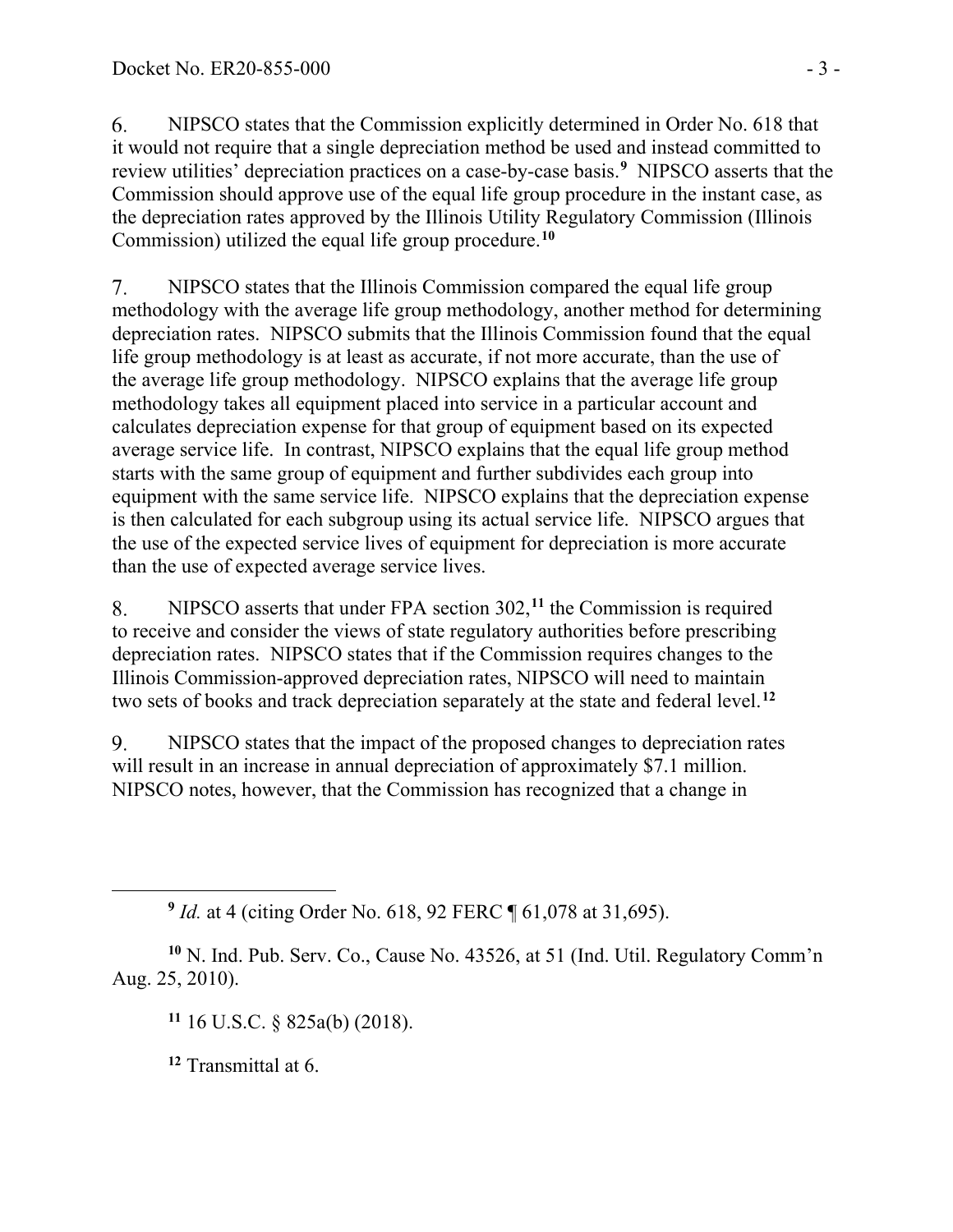depreciation rates affects the timing of recovery of the costs and does not change the overall amount of recovery. **[13](#page-3-0)**

NIPSCO requests waiver of the Commission's 60-day prior notice requirement  $10.$ in order to make the proposed depreciation rates effective on January 1, 2020. NIPSCO contends that granting this waiver is appropriate because it will, among other things, promote consistency in the depreciation rates used for federal and state ratemaking purposes. NIPSCO contends that the development of processes and systems to maintain multiple depreciation rates in effect for the same time period would be cost prohibitive and detrimental to NIPSCO's customers.**[14](#page-3-1)**

11. NIPSCO requests that if the Commission does not grant waiver of the 60-day prior notice requirement, the Commission should allow NIPSCO to make an adjustment during its 2020 Attachment O true-up process to recognize January 1, 2020 as the effective date for its depreciation rates, consistent with Commission precedent. **[15](#page-3-2)**

# **III. Notice and Responsive Pleadings**

 $12.$ Notice of NIPSCO's filing was published in the *Federal Register*, 85 Fed. Reg. 4964 (2020), with interventions and protests due on or before February 11, 2020. None was filed.

# **IV. Discussion**

13. Our preliminary analysis indicates that NIPSCO's proposed depreciation rates have not been shown to be just and reasonable and may be unjust, unreasonable, unduly discriminatory or preferential, or otherwise unlawful. For example, we find that NIPSCO has not demonstrated that the use of the equal life group procedure in this instance is appropriate. We thus find that NIPSCO's proposed depreciation rates raise issues of material fact that cannot be resolved based on the record before us and that are more appropriately addressed in the hearing and settlement judge procedures ordered below. Accordingly, we accept NIPSCO's proposed depreciation rates, subject to refund, and establish hearing and settlement judge procedures.

<span id="page-3-0"></span>14. Additionally, we deny waiver of the 60-day prior notice requirement. Accordingly, we accept NIPSCO's filing effective March 22, 2020, after 60 days'

<span id="page-3-1"></span>**<sup>14</sup>** *Id.* at 11.

<span id="page-3-2"></span>**<sup>15</sup>** *Id.* (citing *Sw. Power Pool, Inc.*, 167 FERC ¶ 61,202, at PP 15-18 (2019)).

**<sup>13</sup>** *Id.* at 9.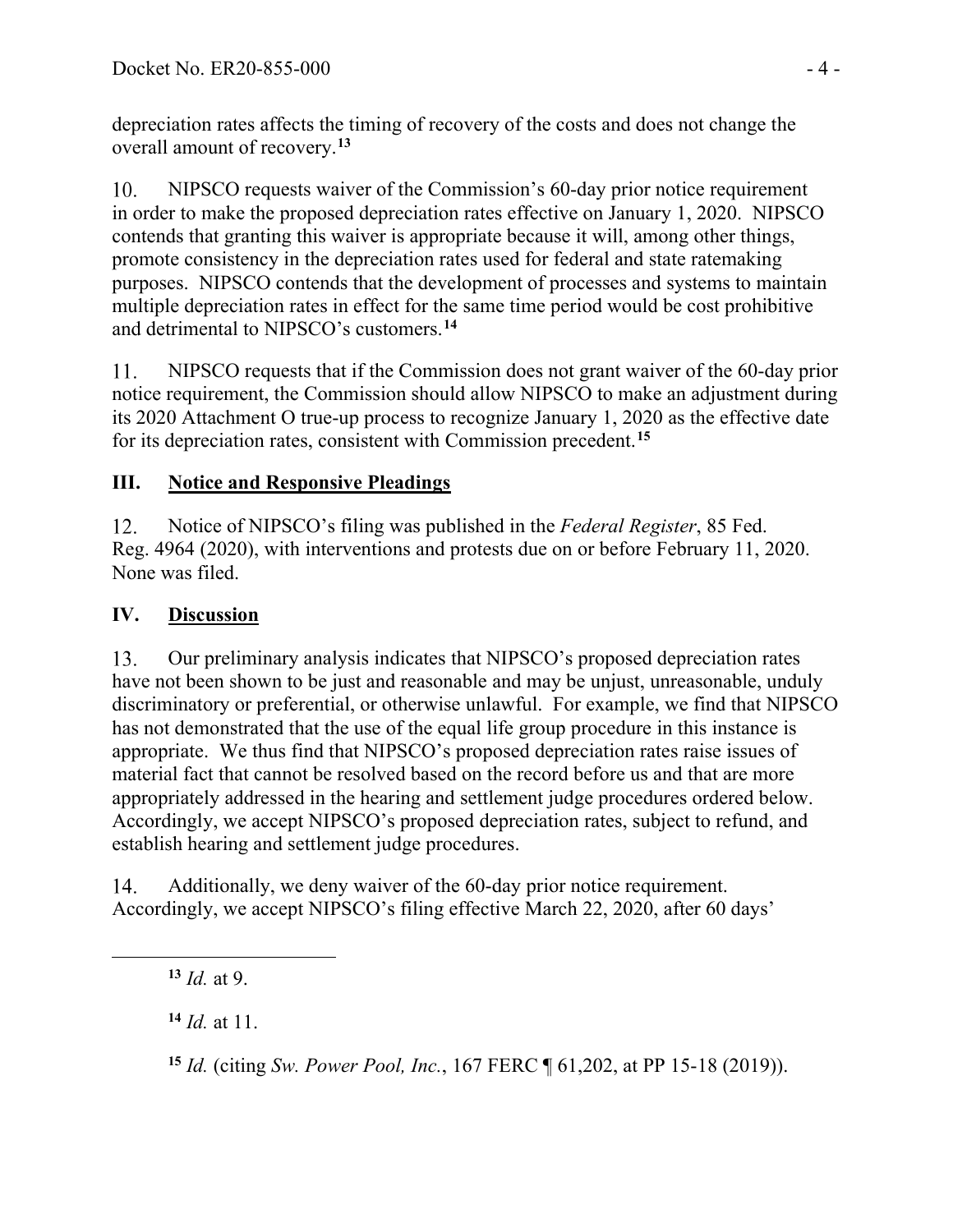notice. Thus, the proposed depreciation rates accepted in this proceeding may be used when calculating the 2020 True Up Year adjustment, which will be posted in 2021, for inclusion in the projected revenue requirement for the 2022 Rate Year. **[16](#page-4-0)**

15. While we are setting this matter for a trial-type evidentiary hearing, we encourage the parties to make every effort to settle their dispute before hearing procedures commence. To aid the parties in their settlement efforts, we will hold the hearing in abeyance and direct that a settlement judge be appointed, pursuant to Rule 603 of the Commission's Rules of Practice and Procedure.**[17](#page-4-1)** If the parties desire, they may, by mutual agreement, request a specific judge as the settlement judge in the proceeding. The Chief Judge, however, may not be able to designate the requested settlement judge based on workload requirements which determine judges' availability.**[18](#page-4-2)** The settlement judge shall report to the Chief Judge and the Commission within 30 days of the date of the appointment of the settlement judge, concerning the status of settlement discussions. Based on this report, the Chief Judge shall provide the parties with additional time to continue their settlement discussions or provide for commencement of a hearing by assigning the case to a presiding judge.

#### The Commission orders:

(A) NIPSCO's proposed depreciation rates are hereby accepted for filing and suspended for a nominal period, to be effective March 22, 2020, subject to refund, as discussed in the body of this order.

(B) Pursuant to the authority contained in and subject to the jurisdiction conferred upon the Federal Energy Regulatory Commission by section 402(a) of the Department of Energy Organization Act and the FPA, particularly sections 205 and 206

**<sup>17</sup>** 18 C.F.R. § 385.603 (2019).

<span id="page-4-2"></span><span id="page-4-1"></span><sup>18</sup> If the participants decide to request a specific judge, they must make their joint request to the Chief Judge by telephone at (202) 502-8500 within five days of this order. The Commission's website contains a list of Commission judges available for settlement proceedings and a summary of their background and experience (http://www.ferc.gov/legal/adr/avail-judge.asp).

<span id="page-4-0"></span>**<sup>16</sup>** NIPSCO's Attachment O protocols require that on or before June 1 of each year, NIPSCO shall derive a True-Up Adjustment based on the Actual Net Revenue Requirement for the prior calendar year (True-Up Year) and include that Adjustment in the Projected Net Revenue Requirement for the subsequent calendar year (Rate Year). Therefore, on June 1, 2021, NIPSCO may apply the revised depreciation rates for the entire 2020 True-Up Year, and the resulting True-Up Adjustment will be included in the Projected Net Revenue Requirement for the 2022 Rate Year.